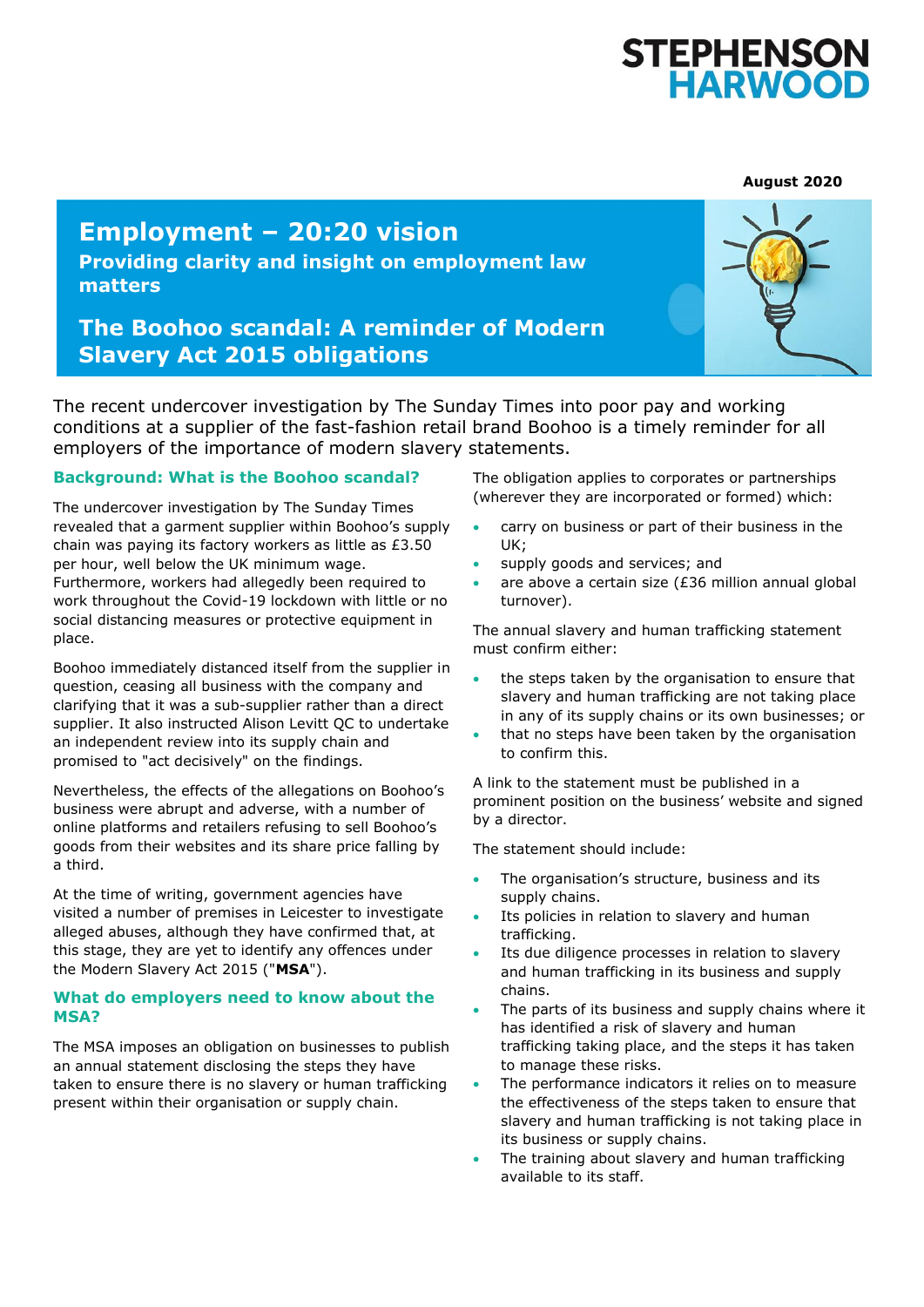As a result of the ongoing Covid-19 pandemic, the government published [updated guidance](https://www.gov.uk/government/publications/coronavirus-covid-19-reporting-modern-slavery-for-businesses/modern-slavery-reporting-during-the-coronavirus-covid-19-pandemic) on 20 April 2020 allowing businesses to delay publishing their MSA statements by up to six months without penalty if necessary due to "coronavirus-related pressures". However, once published, a business will be required to state the reason for the delay.

The government has also provided recommended mitigation measures for areas of increased modern slavery risk. These include:

- The health and safety of workers
- Supporting suppliers
- Grievance procedures
- Recruitment

#### **Why should all employers comply with the MSA – isn't it limited to certain sectors?**

Aside from the obvious reasons for complying with the MSA and avoiding allegations of forced labour or human trafficking, the negative publicity that follows these allegations can be enough to hinder any business. Reputation is fragile and failure to adhere to ethical practices is a guaranteed way to tarnish a company's reputation.

Compliance may also be a requirement of a contract or tender process. For example, voluntary modern slavery statements or assurances may be required of smaller organisations (who are not obligated under the MSA) in their role as business partners of larger organisations. Similarly, compliance may be required of potential suppliers in public procurement tender processes.

Currently, only the Secretary of State has the power to enforce compliance by seeking an injunction in the English courts to compel an organisation to issue a modern slavery statement. However, an independent review of the MSA (commissioned by the Home Secretary and published in May 2019) recommended that the UK government should strengthen its approach against non-compliant organisations by, for example, giving an enforcement body the power to impose sanctions.

In March of this year, the UK government published its own modern slavery statement, which included a foreword written by the Prime Minister stressing the importance of taking active steps to drive out modern slavery from supply chains. This, together with the opening of a public consultation last year on proposed changes to the MSA to target non-compliance, highlights the government's focus on and commitment

to tackling the issue of modern slavery and human trafficking.

#### **What do employers need to do?**

Boohoo serves as a timely reminder to other employers to re-assess risks in their supply chains, review compliance measures and preserve the reputation of their business.

The current pandemic will inevitably alter how many businesses operate. We would therefore recommend that you carry out a thorough risk assessment to better understand your supply chains and reassess your monitoring procedures to protect your own staff and those in your supply chains against exploitation. Organisations will be expected to show how they monitored and responded to any new or increased risks identified. Any response should be proportionate to the risk identified and may, for example, involve consideration of the following:

#### **Supply chain level**

- o **Do you know your supply chain?** How do your suppliers and their sub-contractors operate? What are their hiring processes? What standards do they adhere to?
	- o **Do you have appropriate contractual provisions?** Do you have clauses in your agreements to compel compliance by suppliers to a Code of Conduct?

**Staff level**

- o **What training do you provide to your staff?** Are employees able to spot red flags and raise any issues using the appropriate channels?
- o **Do you have any policies that address slavery and human trafficking?** When were they last updated? Are employees aware of such policies?

#### **Senior level**

- o **Is there "tone from the top"?** How is a compliant culture disseminated through to employees? Do your staff understand that you have a zero tolerance culture? Is it visible?
- o **Has the Board been updated?** The Board (or equivalent management body) must approve the annual modern slavery statement. It should therefore be updated of any new or increased risks.

An organisation may want to consider instructing professional advisers who are better able to identify vulnerabilities or faults in its systems.